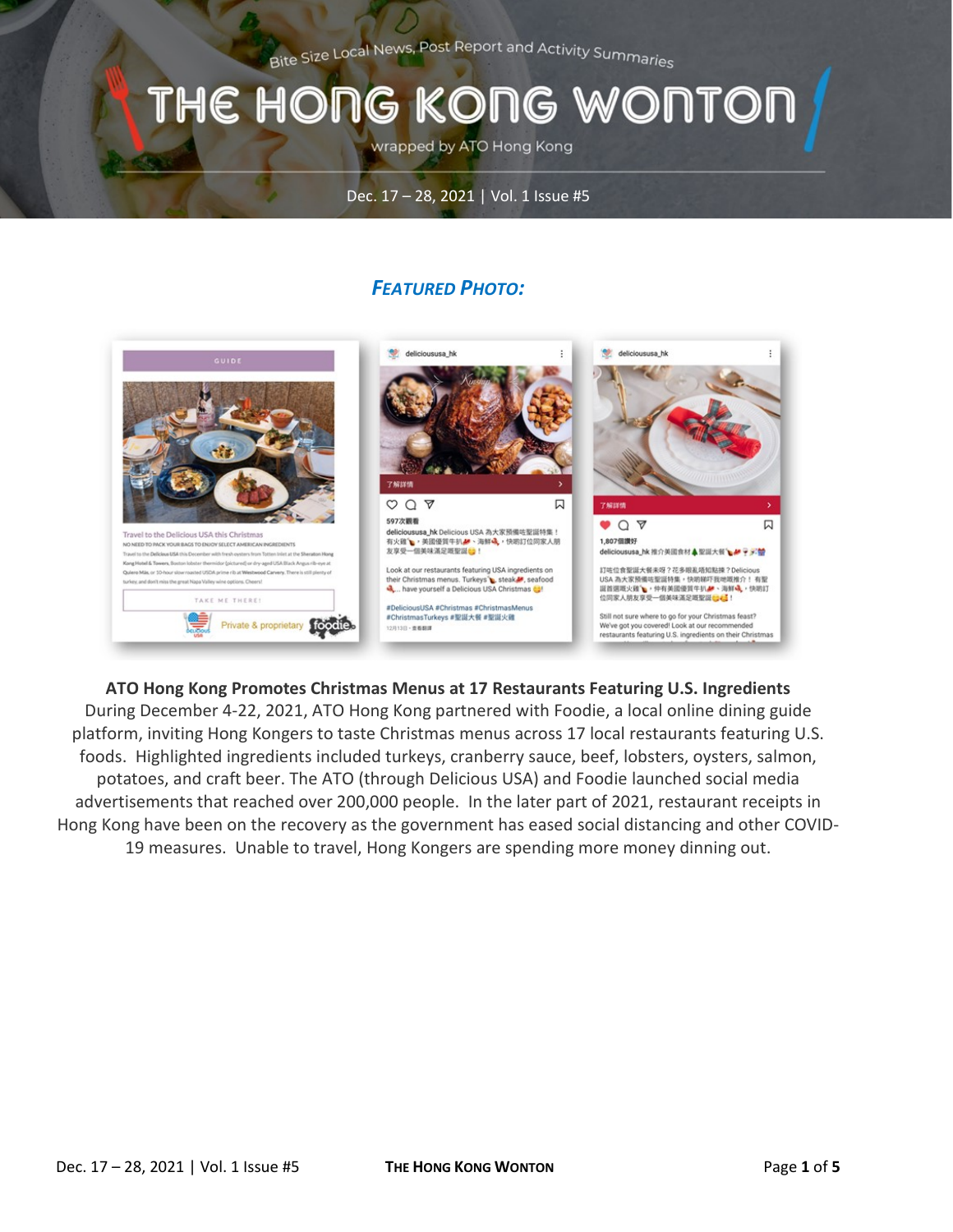# THE HONG KONG WONTON

### *OVERALL ECONOMY*



**Winter Solstice Festival Polarizes Local Food Businesses: While Some Restaurants are Fully Booked, Some Wet Market Stalls Received Fewer Customers [\[ON.CC Limited,](https://hk.on.cc/hk/bkn/cnt/news/20211221/bkn-20211221132054238-1221_00822_001.html) December 21, 2021]** As the government relaxed COVID-19 control measures to allow 12 people per table (under certain conditions), Hong Kongers flocked to restaurants to celebrate Winter Solstice. Simon Wong, president of the Hong Kong Federation of Restaurants and Related Trades, estimated that restaurant receipts during Winter Solstice Day reached \$48.7 million and could reach \$205 million (counting weekend receipts). Although costs rose 15 percent due to logistics disruptions and some restaurants have raised prices by 10 percent, consumer sentiment is still positive. Conversely, a visit to the wet market highlighted little traffic. A stall owner commented sales went down by at least 60 percent compared to the same festival last year, and a seafood stall revealed sales dropped around 40 to 50 percent. A butcher reported meat sales were less than half of last year's sales. **ATO Notes:** Local families gather over meals to celebrate Winter Solstice. During this time, locals will consume higher-priced items such as abalone, live fish, fish maws, chicken. Many Hong Kongers believe that live seafood is superior to frozen offerings in terms of taste and nutrition. U.S. live lobsters are recognized as a premium item in restaurants and shops. Live Alaska King Crab is also available in the market.

### *HOTELS, RESTAURANTS AND INSTITUTIONS*



### **Hong Kong Caterer to Open 10 Restaurants in 2022 [\[Hong Kong Standard,](https://www.thestandard.com.hk/breaking-news/section/2/185005/Local-caterer-to-open-10-restaurants-next-year) December 23, 2021]**

Local catering firm, JIA Group, plans to open eight to ten restaurants in 2022, most of which will be specialty coffee shops, and may raise new funds for the expansion. The Group's senior advisor, Alan Lo, said consumption patterns in Hong Kong have changed amid the pandemic, with residents now willing to spend more on expensive things because they cannot travel abroad. He said the average spending per person in JIA's high-end restaurants has risen 30 to 40 percent to around \$256 compared to pre-pandemic levels, adding that in the future the group will focus on both the high-end and mass market outlets. **ATO Notes:** JIA Group is a Hong Kong-based food and beverage operator established in 2010. The company's portfolio includes 12 restaurants and bars spanning cuisines such as Chinese,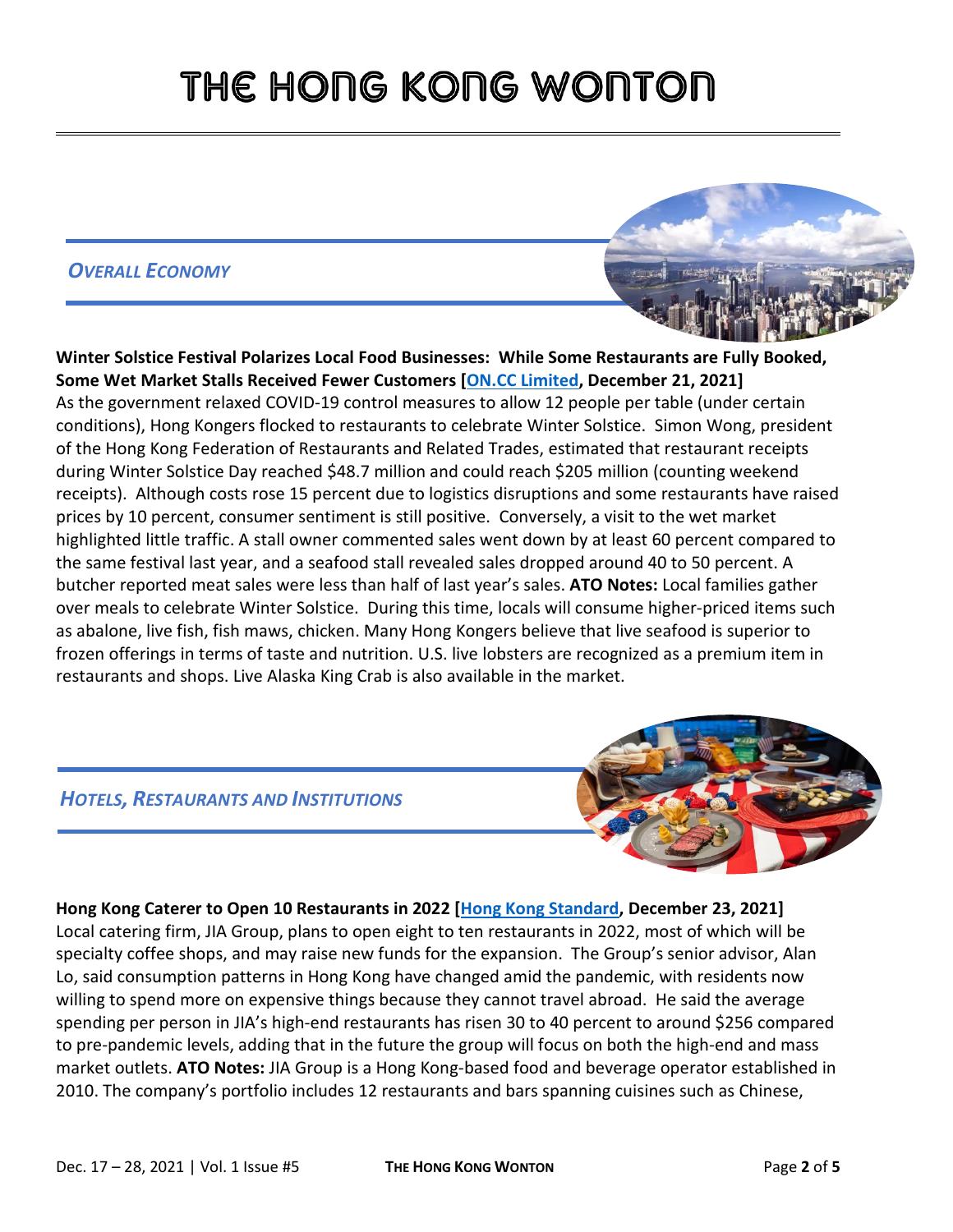# THE HONG KONG WONTON

Thai, Italian, French and Spanish. In 2018, the company was listed on the Growth Enterprise Market (GEM) Board of the Hong Kong Stock Exchange.

### **Hong Kong's Food Truck Scheme to be Abolished** [\[South China Morning Post](https://www.scmp.com/news/hong-kong/hong-kong-economy/article/3160889/hong-kong-food-truck-scheme-be-axed-social-unrest)**, December 24, 2021]**

The Hong Kong government has decided to finally terminate Hong Kong's ailing food truck pilot scheme, originally designed to cater to tourists. The Tourism Commission said the scheme would end on June 1, 2022. At the onset, around 15 operators headlined the five-year pilot scheme, 12 survived, of which only half were operating regularly, and only three managed to generate brisk business. **ATO Notes:** The Hong Kong food truck scheme was launched in 2017 but the business performance was not satisfactory. Performance was further aggravated by Hong Kong's social unrest in 2019 and the COVID-19 pandemic.

### **Catering Industry Expects Holiday Season to bring \$1.4 billion in Sales [\[Hong Kong Standard,](https://www.thestandard.com.hk/breaking-news/section/4/185023/Catering-industry-expects-holiday-season-to-bring-in-HK$11b) December 24, 2021]**

Simon Wong, president of the Federation of Restaurants and Related Trades, expects fully booked restaurants and hotels on Christmas and the Chinese New Year holiday (February 1-3, 2022) to bring in about \$1.4 billion in sales for the industry. **ATO Notes:** Some restaurant owners initially worried that government's expansion of the mandatory use of the "LeaveHomeSafe" app to include tracking customers at restaurants would affect business but cited figures thus far indicate minimal impact on revenue.

**A Merry Christmas for Hong Kong Restaurants Sales** [**[Hong Kong Standard](https://www.thestandard.com.hk/section-news/section/4/237412/)**, December 28, 2021] Hong Kong restaurants earned \$102 million on Christmas Eve and Christmas Day this year, the highest since 2018, according to catering industry leaders. The boom was due to the government's consumption vouchers, people's willingness to celebrate the festival and the 15 percent rise in food prices at western restaurants. As most Hong Kong residents stayed in the city during the Holiday season, spending at hotels and shopping malls also went up significantly. **ATO Notes:** The catering sector expects to keep growing in 2022 but concerns linger about the impact of increasing food and labor costs.

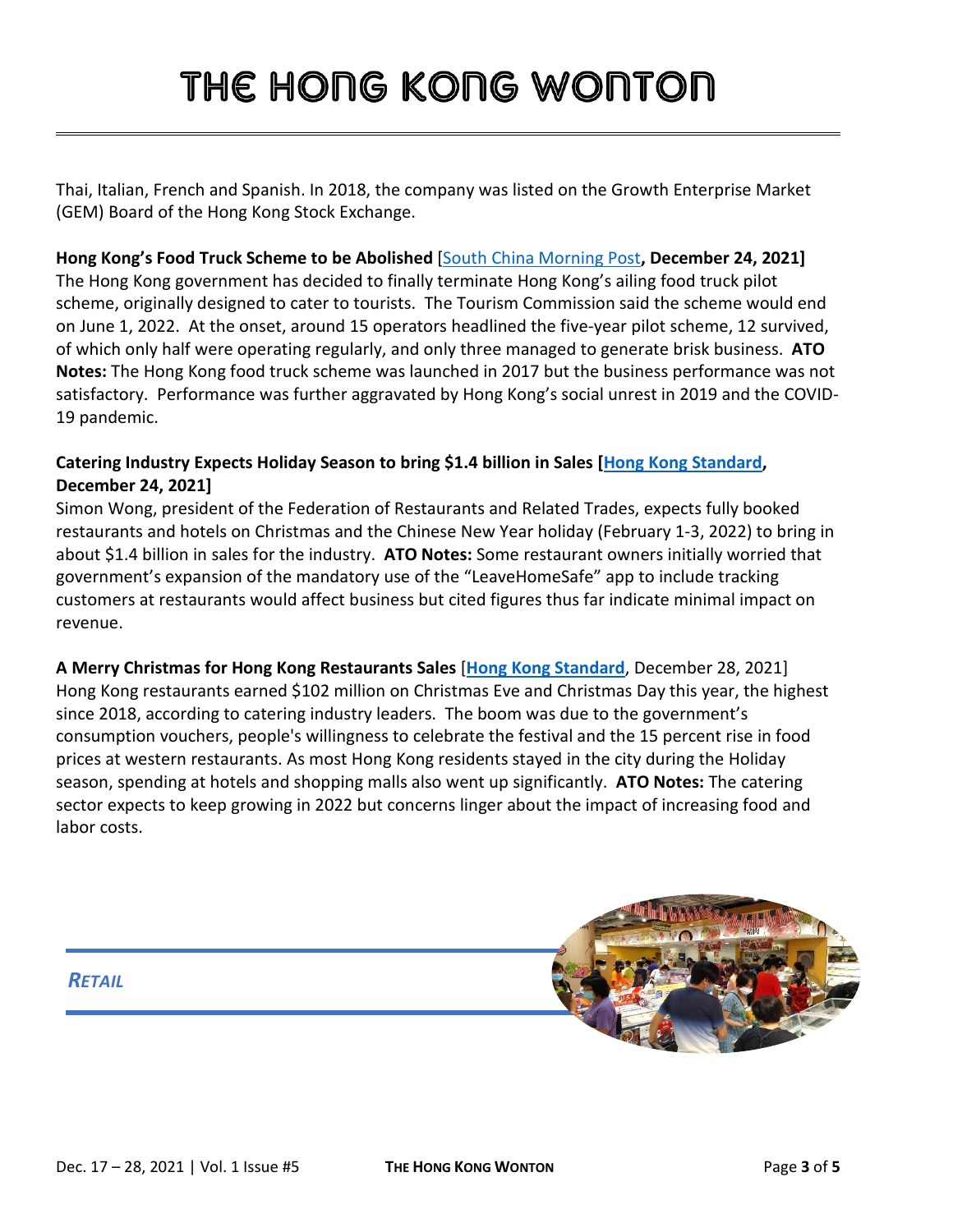### **Brick-and-Mortar Retail Targeting Locals Consumers Returns and Expands [\[MingPao,](https://news.mingpao.com/pns/%E7%B6%93%E6%BF%9F/article/20211229/s00004/1640712668955/%E6%B0%91%E7%94%9F%E8%88%96%E9%87%8D%E8%BF%94%E6%93%B4%E5%BC%B5-%E4%B8%80%E7%94%B0city-super%E6%8B%93%E4%BE%BF%E5%88%A9%E5%BA%97-%E5%8F%A3%E7%BD%A9%E5%BA%97masklab%E9%80%B2%E9%A7%90ifc-%E8%B2%A0%E8%B2%AC%E4%BA%BA-%E7%B6%B2%E8%B3%BC%E6%96%99%E6%9A%AB%E8%A6%8B%E9%A0%82) December 29, 2021]**

The expansion of online retail sales has slowed down after the initial surge fueled by the COVID-19 pandemic. Brands are restoring and expanding their brick-and-mortar shops. Snack giant, Four Seas Group, completed its acquisition of a Japanese retailer in October and has recently opened a shop in Hong Kong that focuses on groceries and snacks imported from Japan. Supermarket chains City'super and Yata both launched their convenience store businesses. Masklab, a brand that started producing safety masks during COVID-19, has opened a shop in a premium mall, and states that offline shops have effectively increased their market share. Their online business recorded 90 percent lower sales compared to the height of the pandemic in Hong Kong. A specialist in the retail rental market says that previously, over 80 percent of shops in Hong Kong's key areas were targeting tourists, but now around 90 percent of inquiries for shops are businesses catering to locals such as restaurants and service providers. According to an executive principal at an international design company, there will be more brands introducing shops that take consumer's shopping experience to the next level and beyond a simple purchase transaction. **ATO Notes:** The biggest online shopping platform in Hong Kong, HKTV Mall, has been opening new offline shops in addition to their aggressive online expansion. They just opened their first full scale supermarket in October. During the first year of COVID-19, Hong Kongers moved fast to online shopping. Now, local consumers have adopted a hybrid shopping habit of online and offline shopping for food and groceries. While in general, online retail is slowing down, the retail landscape has not settled and further changes may occur according to the evolution of the pandemic and related regulations, the re-opening of the city's border, international trends, and actions by major retail players.



### **Hong Kong Student Experiment Shows Chinese Razor Clams Have Highest Level of Microplastics [\[Oriental Daily,](https://orientaldaily.on.cc/content/%E8%A6%81%E8%81%9E%E6%B8%AF%E8%81%9E/odn-20211223-1223_00176_061/%E9%A3%9F%E4%B8%80%E9%9A%BB%E8%9F%B6%E5%AD%90--%E5%90%9E%E9%80%BE10%E7%B2%92%E5%BE%AE%E5%A1%91%E8%86%A0%E8%90%BD%E8%82%9A) December 23, 2021]**

Five secondary school students (comparable to twelve-graders) bought samples of seafood items from several wet markets in Hong Kong for an experiment testing for microplastics. The tested items included razor clams, clams, and oysters. Razor clams from mainland China, were found to have the highest level of microplastics with an average of 1.33 pieces per gram, much higher than the average level of 0.16 piece per gram found in U.S. razor clams. The students also found microplastics in oysters

*TRADE*